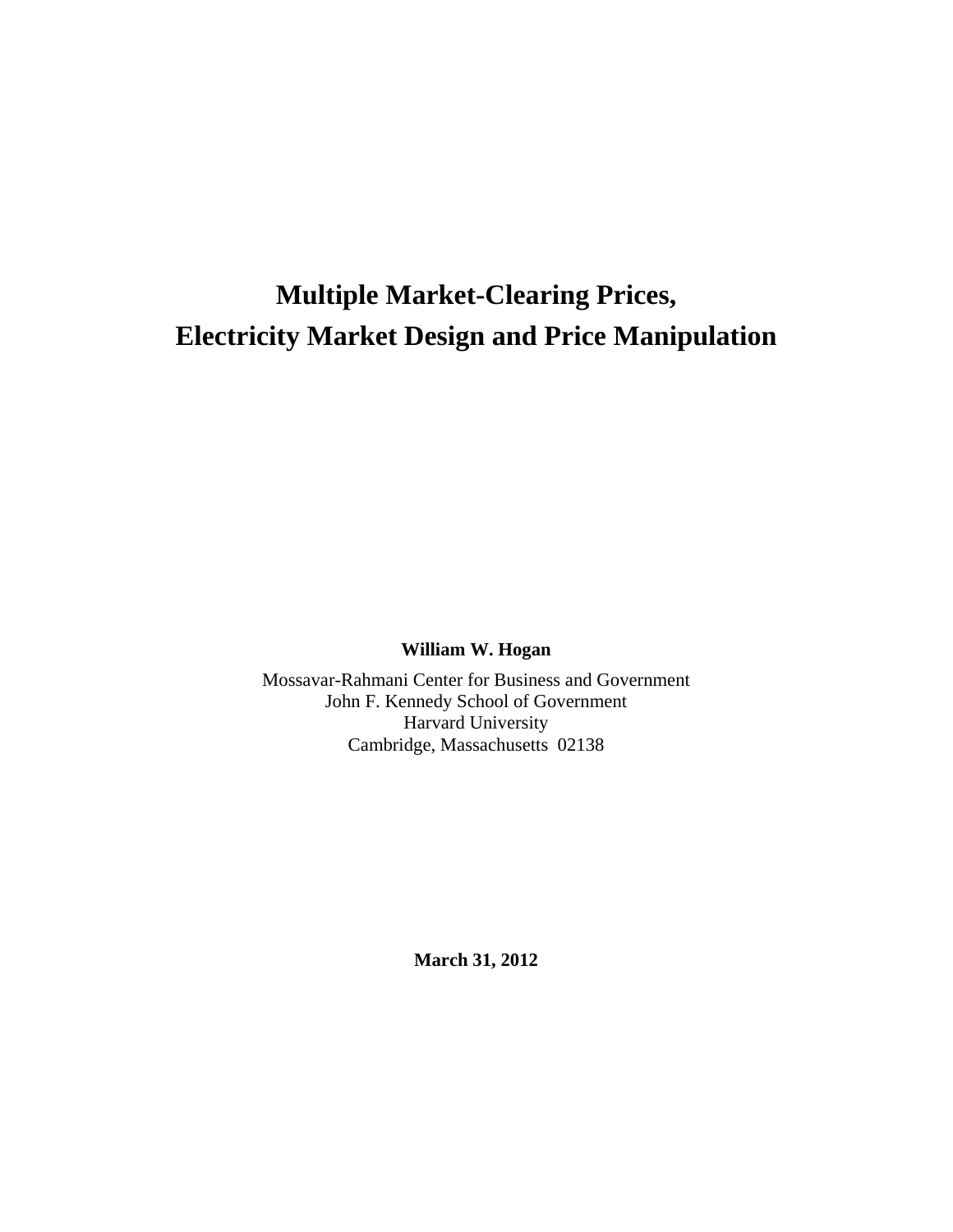### **Multiple Market‐Clearing Prices,**

### **Electricity Market Design and Price Manipulation**

William W. Hogan<sup>i</sup>

March 31, 2012

Integration of physical transactions and financial contracts is central to successful electricity market design. Virtually every energy transaction has some impact on prices. The mere fact that a physical transaction can affect prices to some degree, and thereby influence the prices of related financial contracts, cannot be a *per se* definition of price manipulation. A principled policy for characterizing price manipulation in organized electricity markets includes a stand-alone profitability test. Multiple market-clearing prices arise from degenerate pricing conditions that can occur in electricity markets under economic dispatch. In some instances, small changes in bilateral schedules can produce large changes in prices. These prices affect the value of associated financial transmission rights. A stand-alone profitability test distinguishes transactions that are consistent with workably competitive markets from transactions that serve no economic purpose other than to manipulate prices and profit from other financial contracts. Generalizing this standard to the degenerate conditions that give rise to multiple market-clearing prices provides a principled solution without undermining the market-design foundations that integrate economic dispatch, locational prices and financial transmission rights.

### **Introduction**

The purpose of this paper is to describe interactions between electricity market-clearing prices, financial transmission rights and price manipulation. The emphasis is on the close connection in the market design, and the application when there is ambiguity in the determination of market-clearing prices. The motivation is to outline policy for defining and identifying price manipulation in special conditions such as those encountered by the California Independent System Operator (CAISO). The problem of dealing with multiple market-clearing prices is important in itself, and it implicates broader questions of electricity market design. The review supports a discussion of the principles to separate efficient market transactions from cases of price manipulation. The distinctions are important, even critical, in preserving the integrity and functionality of efficient electricity market design.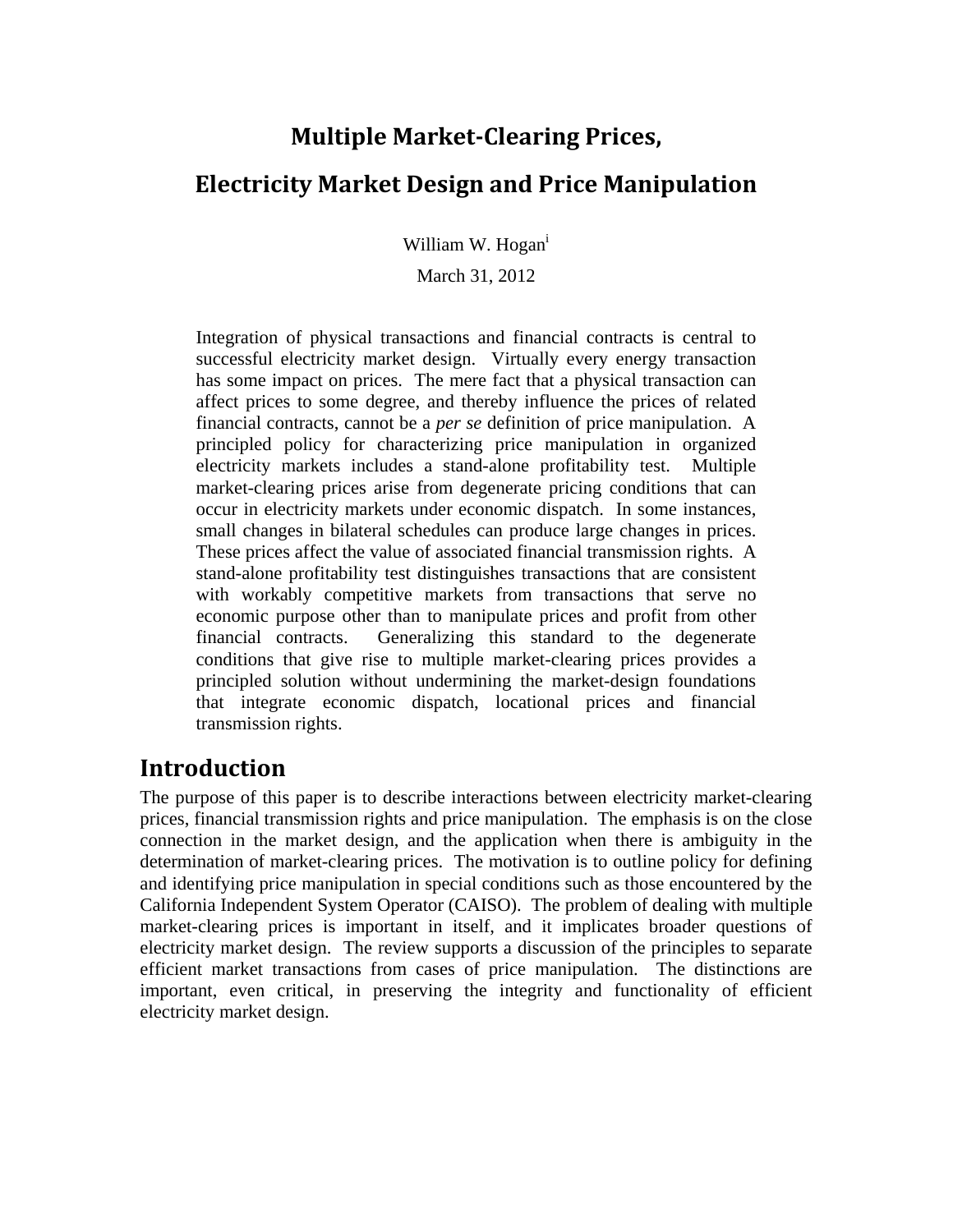# **Electricity Market Design**

Successful market design for organized electricity markets utilizes a coordinated spot market under an independent system operator. Organized electricity markets follow the market design built on the principles of bid-based security-constrained economic dispatch with locational prices. The prices arise naturally as part of an economic dispatch. The complicated details of networks and strong interactions across locations appear in the economic dispatch, but the resulting prices and quantities have the usual interpretation of clearing the market. Given these market-clearing prices, all economic bids or offers would be included in the economic dispatch.

The design integrates the treatment of physical and certain financial transactions. Locational market-clearing prices apply for energy imbalances or purchases and sales in the spot market. The differences between locational prices capture the marginal cost of transmission. A financial transmission right provides a contract that hedges the price differences between locations and serves as the replacement for unworkable physical transmission rights (Hogan, 2010).

The design arose in part to address an intractable problem confronting restructured electricity markets based on the principles of open access and non-discrimination. The short version of a long story is that the strong interactions in electric networks precluded definition and use of any workable system of physical transmission rights. And without some replacement for the unavailable physical rights, efficient electricity markets would be impossible. The solution was to utilize the spot market prices and create financial transmission rights that could serve many purposes, including allowing users of the transmission system to match their physical transactions and provide firm delivered prices under forward contracts (Hogan, 1992). After many false starts and dead ends, all the organized markets in the United States have moved to incorporate the basic elements of this market design.

The usual emphasis in discussions of locational market-clearing prices focuses on the sometimes counterintuitive nature of network interactions. However, there are other features of bid-based markets that can create counterintuitive results for market prices even without the impact of network interactions. An illustration, but not the only case, is the so-called "degenerate" pricing conditions that can arise with bids and offers expressed as step functions, as is common in electricity markets.

# **Market‐Clearing Prices**

The CAISO describes locational marginal prices that arise from an economic dispatch (CAISO, 2011). The details are important but are not the focus here, which is to elaborate on the implications of ambiguity in determining the market-clearing prices. The CAISO tariff does not explicitly address the issues when describing the relevant price calculations (CAISO 2011, §27). A review of the conventional theory without any ambiguity, where market-clearing prices are unique, provides the background for the subsequent analysis that makes explicit some of the challenges in the more general case.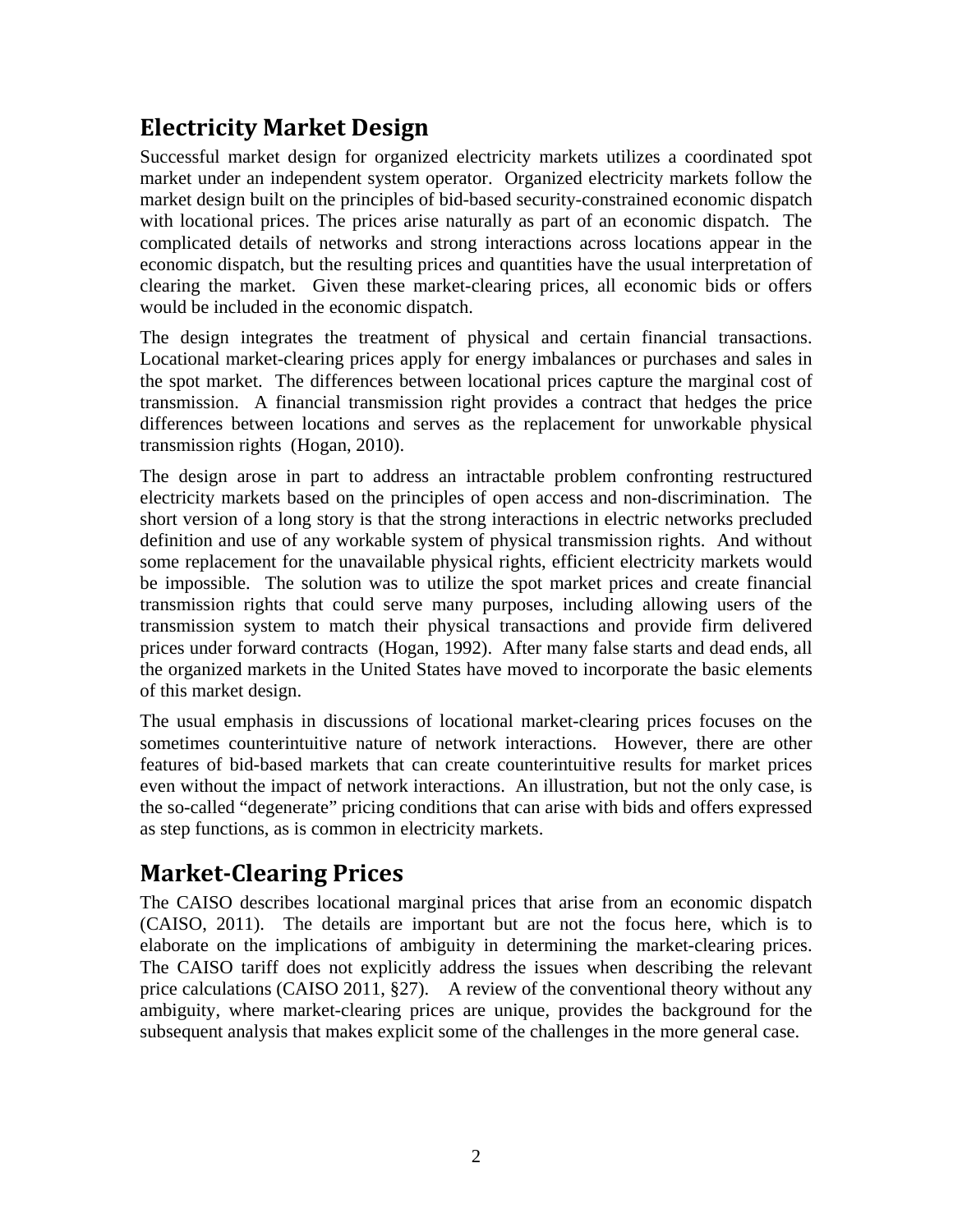As shown in Figure 1, the economic dispatch--that maximizes the benefits defined by demand bids minus **Figure 1** 

the costs defined by supply offers- coincides with the intersection of supply and demand that defines the usual market equilibrium. This textbook example provides the standard characterization of equilibrium prices as supporting the dispatch in the sense that it is profit maximizing for price-takers contributing to the



supply curve to produce up to the dispatch amount, but above this amount it would not be profitable to operate. A similar interpretation applies for demand. This is also the efficient solution in that it maximizes the surplus of the demand bids over the supply offers. The solution satisfies the no arbitrage condition that there are no remaining profitable trades.

Implicit in this description is an assumption that all opportunities have been characterized in the demand bids and supply offers. However, a foundation of electricity market design has been to allow the flexibility for bilateral schedules that operate in conjunction with the bids and offers of the economic dispatch. At a single location a bilateral schedule could include either a scheduled supply, demand or both. Any imbalance in the schedule would affect the market price, and the imbalance would be priced and settled at the market price. In the textbook case in Figure 1, there is a single price that would apply to all spot transactions, including any imbalances for bilateral schedules. Importantly, for a small change in bilateral schedules, there would be a small change in the single marketclearing price.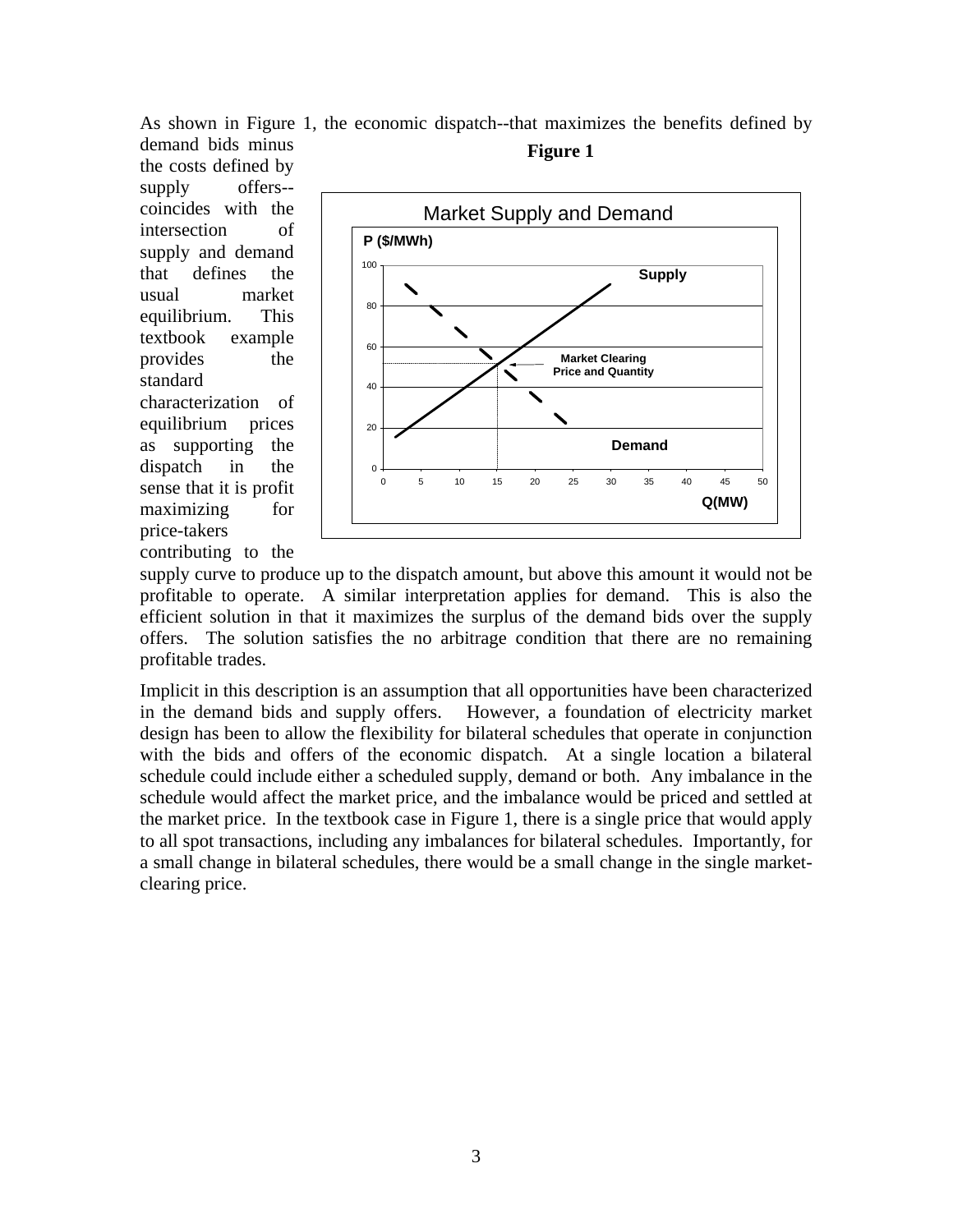### **Step Functions and Clearing Prices**

The assumed supply and demand functions of Figure 1 are linear, or at least smooth curves. For most applications this is a reasonable approximation, and the properties of

the market-clearing solution apply. However, actual implementation of electricity markets allows for, or in some cases requires, representation of supply offers and demand bids that aggregate into distinct steps as illustrated in Figure 2.

The demand bids appear in a series of declining steps and the supply offers appear as a sequence of



#### **Figure 2**

increasing steps. In most cases, the resulting demand and supply "curves" intersect on one of the horizontal segments in the steps. In this circumstance, there is a unique market-clearing price and the textbook example interpretation carries over to the case of bid and offer functions that are not smooth at the edges of the steps.

Another possibility, as constructed in Figure 2, is that a vertical segment of the aggregate demand curve intersects with a vertical segment of the aggregate supply curve. In this case, the market-clearing-quantity is unique, as shown at 10 MW in Figure 2. However, there is an inherent ambiguity in setting the price. In this illustration, the market-clearing price could be set anywhere between \$15/MWh and \$50/MWh. Taking terminology from the underlying optimization formulation of economic dispatch, this is a case with a "degenerate" solution in the prices. (Hogan, Read, & Ring, 1996) The concern is not that there is no market-clearing price; rather, the situation is that there are many marketclearing prices. For these supply and demand conditions, any price in the degenerate range would suffice. Selecting any price in the range would support the economic dispatch solution. At any such price, there would be no incentive for a price taker to produce more or less than the economic dispatch. The price would satisfy the noarbitrage condition. And any price in this range would have a claim to be an efficient price because it supports this surplus maximizing outcome.

This interpretation of the degenerate solution as efficient importantly exploits the implicit assumption that all supply and demand information is embedded in the offers and bids. However, the impact of bilateral schedules has a somewhat different interpretation. If the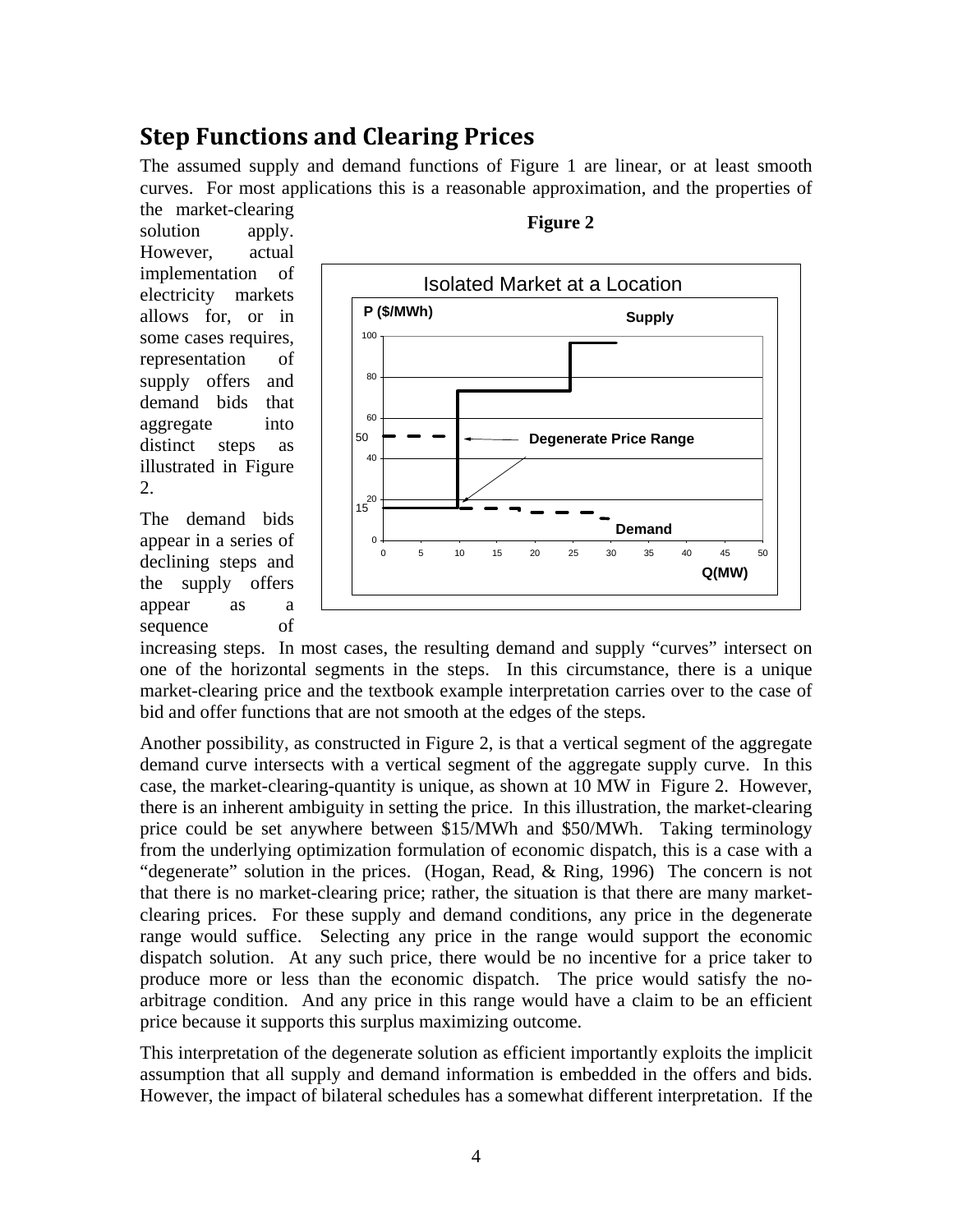range of the degenerate prices is small, then the standard interpretation of the efficiency of the market-clearing price is approximately correct. However, in the case shown in Figure 2, the wide range for the degenerate prices has an important implication. The market-clearing price can send the wrong signal for even efficient bilateral schedules that could be introduced to this market.

In Figure 1, it is efficient to offer supply that costs less than the market price, or to add demand that is worth more than the single market-clearing price. This is no longer true in the case of Figure 2. Only an incremental demand schedule that is above the highest price in the range, \$50/MWh, would be efficient and would change the dispatch solution. Only an incremental supply schedule that is below the lowest price in the range, \$15/MWh, would be efficient and would change the dispatch. Clearly, if there is a bilateral schedule to arrange that is not included in the spot market bids and offers, then a market-clearing price in the range would be either too low for demand or too high for supply, or both.

If the incremental uneconomic offer were to be added to the spot market optimization, say for generation, there would be no change in the dispatch, only a change in the price. For example, suppose in Figure 2 the market price is set at \$30/MWh. In the next hour, with everything else the same, a \$25/MWh offer is added to the supply curve. The new economic dispatch would not choose the incremental offer, and the dispatch would stay the same. However, the incremental supply offer would change the range of possible market-clearing prices, replacing the previous maximum of \$50/MWh with the new offer of \$25/MWh.

Note that the outcome would be different if the new \$25/MWh supply increment was added as an unpriced schedule rather than included as a supply offer. In this case it would shift the supply and the revised supply curve would intersect the demand curve at the now revised single market-clearing price of \$15/MWh. The bilateral schedule would lose money after the fact, even though the transaction would have been profitable at the announced market-clearing price of \$30/MWh.

In either case, the large range of possible market-clearing prices creates a knife-edge result. Any shift in supply or demand would eliminate the degeneracy, and even a small change in quantity could produce a large change in the market-clearing price. Furthermore, whatever the price selected in the degenerate range, it would be efficient only if the spot market bids and offers included all the possible supply and demand conditions. If the some other supply or demand could be included, signaled by the reported price, the result could be large change in the price and a small or no change in the dispatch.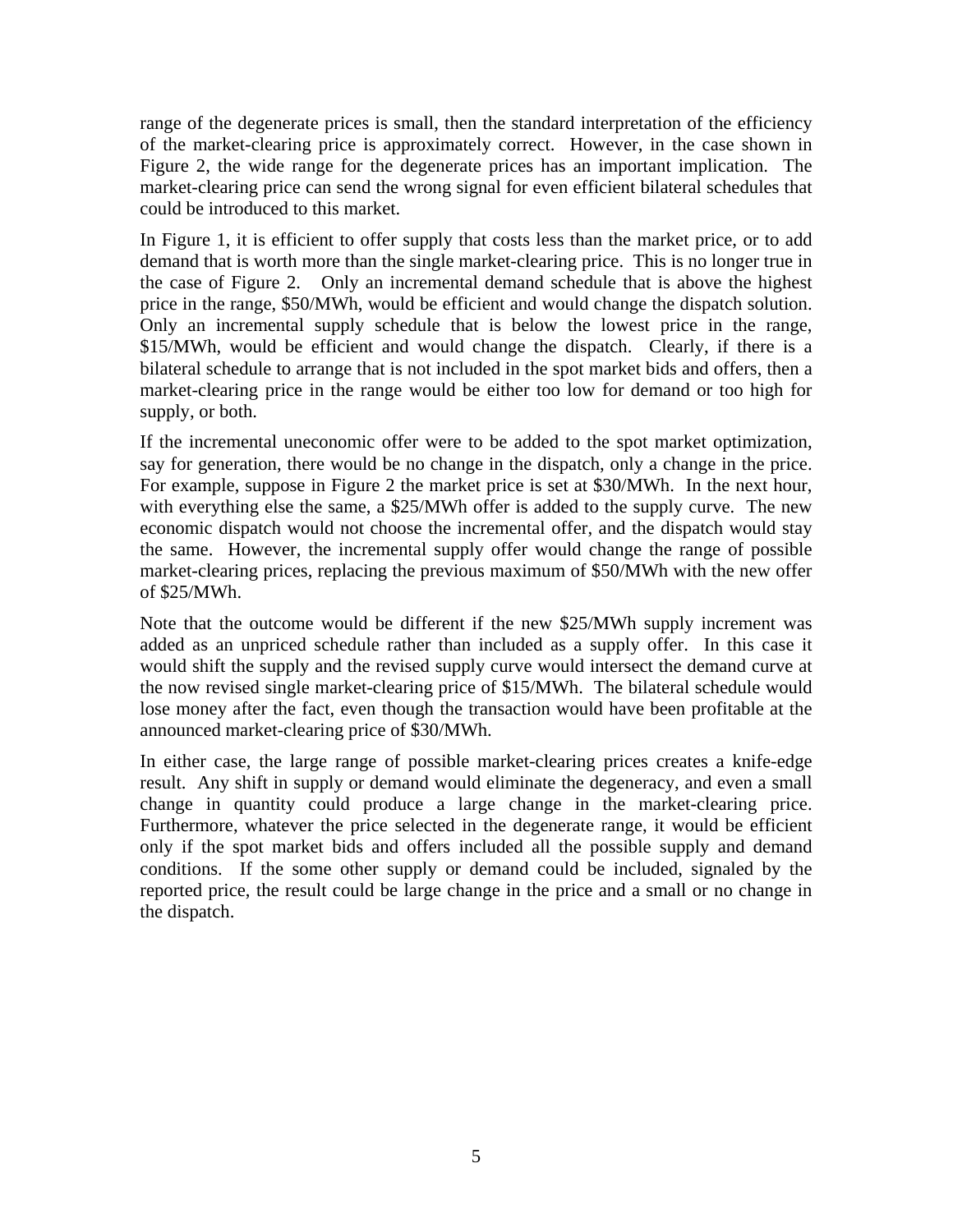## **Locational Prices**

The example illustration in Figure 2 applies to an isolated market. Similar analysis and conclusions apply to

operations in a transmission network. The easiest extension would be to include another region connected through a radial line. To extend the example, consider that the analysis in Figure 2 represents the net effect of a region.

To simplify the analysis of a radial transmission line, recast the supply and demand in this

is positive, we can call this net supply. When the difference is negative, we call the difference net demand.

For example, if prices rise above \$50/MWh, then demand would decrease and be added to the remaining supply to yield the net supply curve in Figure 3. Similarly, if price falls below \$15/MWh, supply would decrease and



#### **Figure 3**

region into a representation of the net of supply minus demand. When this net difference **Figure 4** 



we obtain the net demand.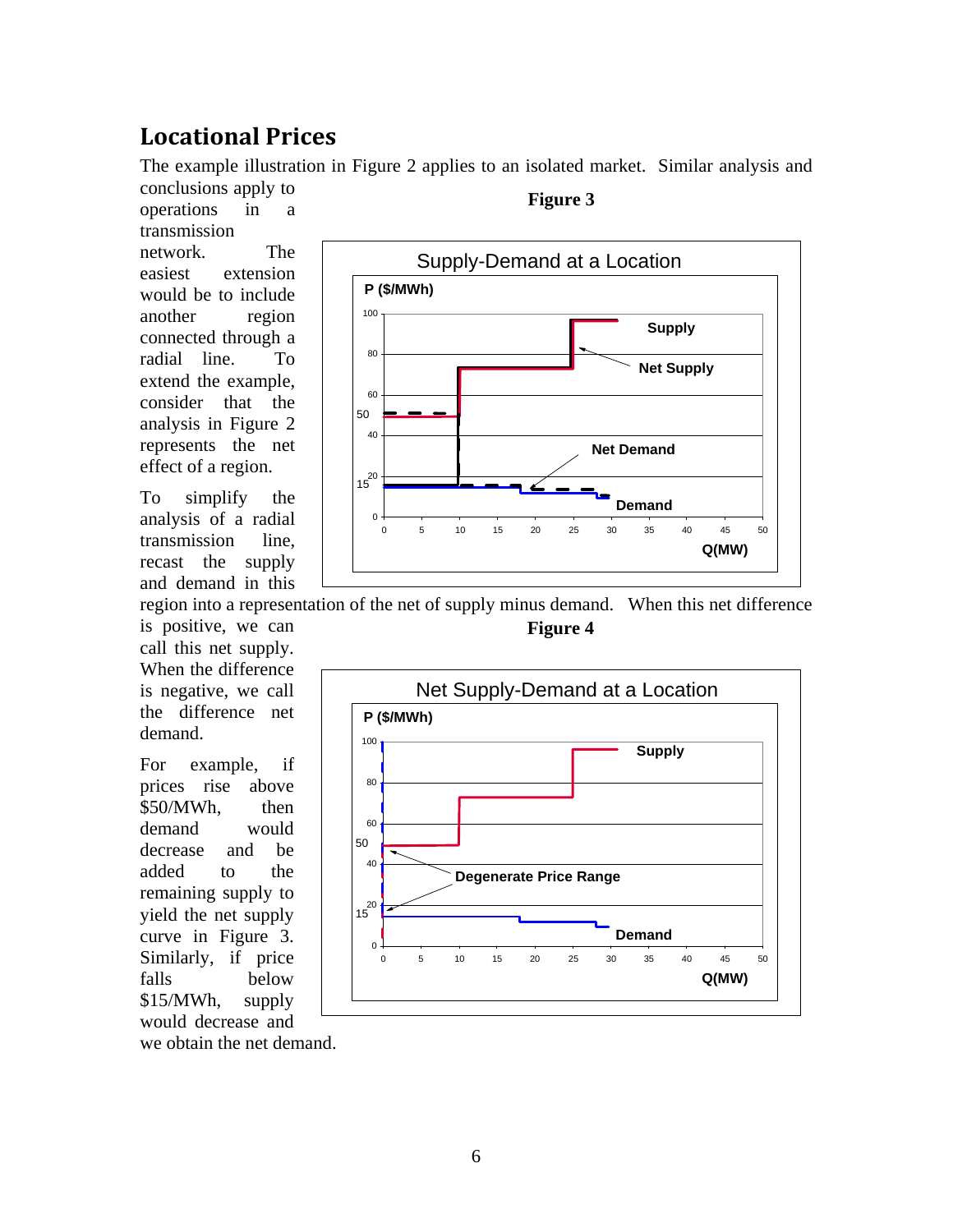The region could then be recast as having net supply and demand offers as shown in Figure 4. The degenerate price range remains between \$15 and \$50/MWh, but at the quantity zero for local supply minus local demand.

This reduced model represents one region. For the other region we assume that there is a large market with an otherwise unconstrained price at \$40/MWh. This region connects via a radial link which has constraints on imports and exports from and to the local market. A schematic summary of the setup appears in Figure 5. Different characterizations of the transmission limits would give rise to different market equilibrium conditions.



**Figure 5** 

In a first illustration, suppose that there is a different limit on imports and exports. Imports into the larger region on the left appear as increased demand in the local market on the right. Exports from the larger region appear as increased supply in the local market. In Figure 6 the assumed limit on imports is 11 MW and the limit on exports is 13 MW. The export supply and import demand shift the local market supply and demand curves.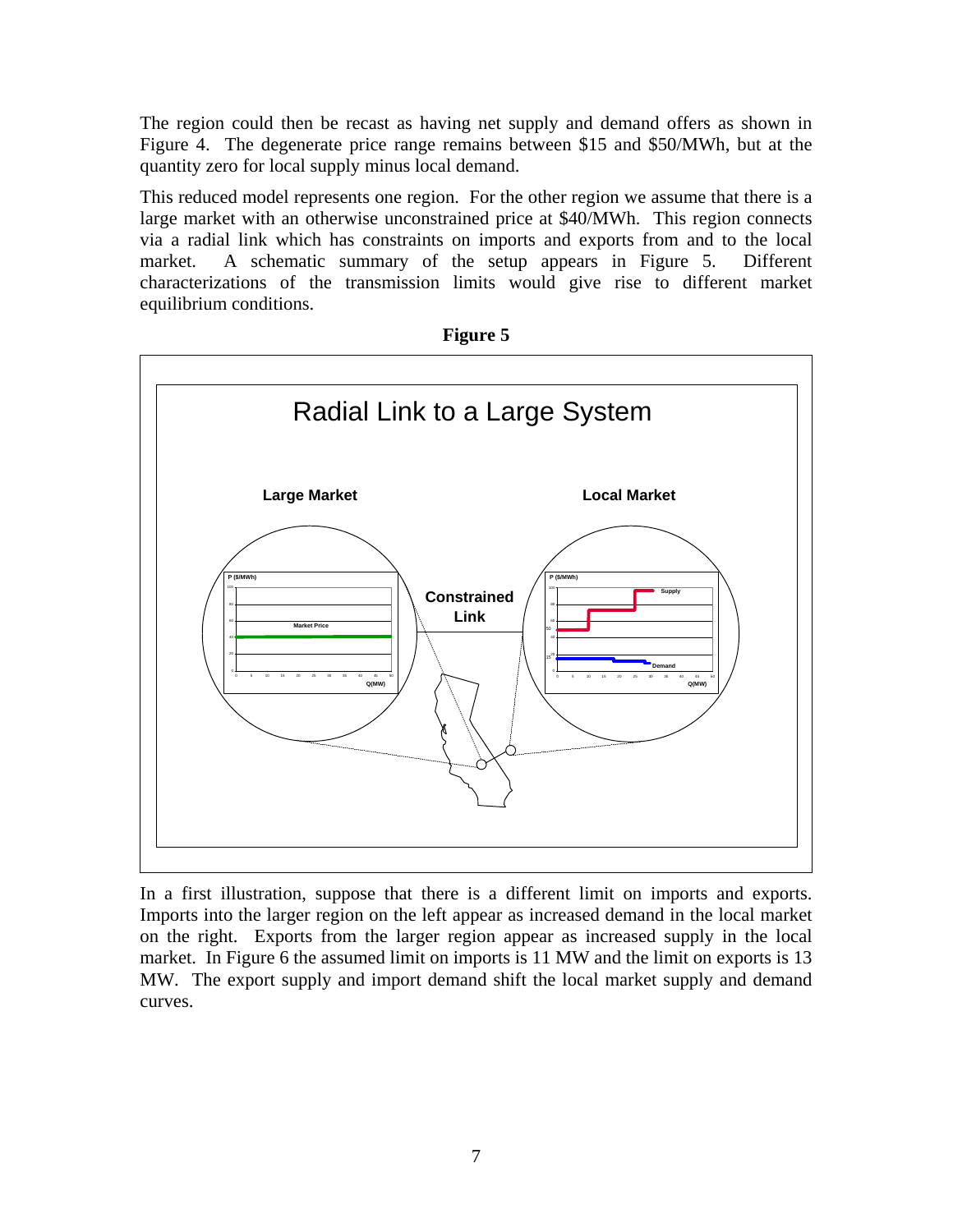**Figure 6** 



The result in this case is to eliminate the price degeneracy. The market-clearing price in the local market would be \$40/MWh, the same as in the larger market. The actual quantity imported and exported would net to zero, and there would be no congestion on the transmission link. It is clear from Figure 6 that this outcome would apply in this case to any solution where the transmission limits are greater than zero. The resulting price would be efficient and would send the right signal to both supply and demand. A small shift in the supply or demand curve would not change the market price.

This leads to the conditions identified by the CAISO as applying at locations like Silver Peak in early 2010. This is an example of an Inter-tie modeled as a radial connection to the CAISO system as adapted from (Wells, 2010). A different outcome would apply in the case that one of the transmission limits on the radial link is zero. In this case the bids and offers of the net supply and demand curves can be interpreted as for the rest of the western system interacting at the Silver Peak location. The large market at the assumed \$40/MWh price is the connected location for the rest of the CAISO region for the hour of interest.

The graphic in Figure 7 represents the conditions according to a conventional supply and demand representation at the Silver Peak node. The import offers are interpreted as local supply to Silver Peak, and export capacity from CAISO defines an implicit supply curve at the assumed clearing price inside CAISO. Similarly, local export bids are interpreted as demand at Silver Peak.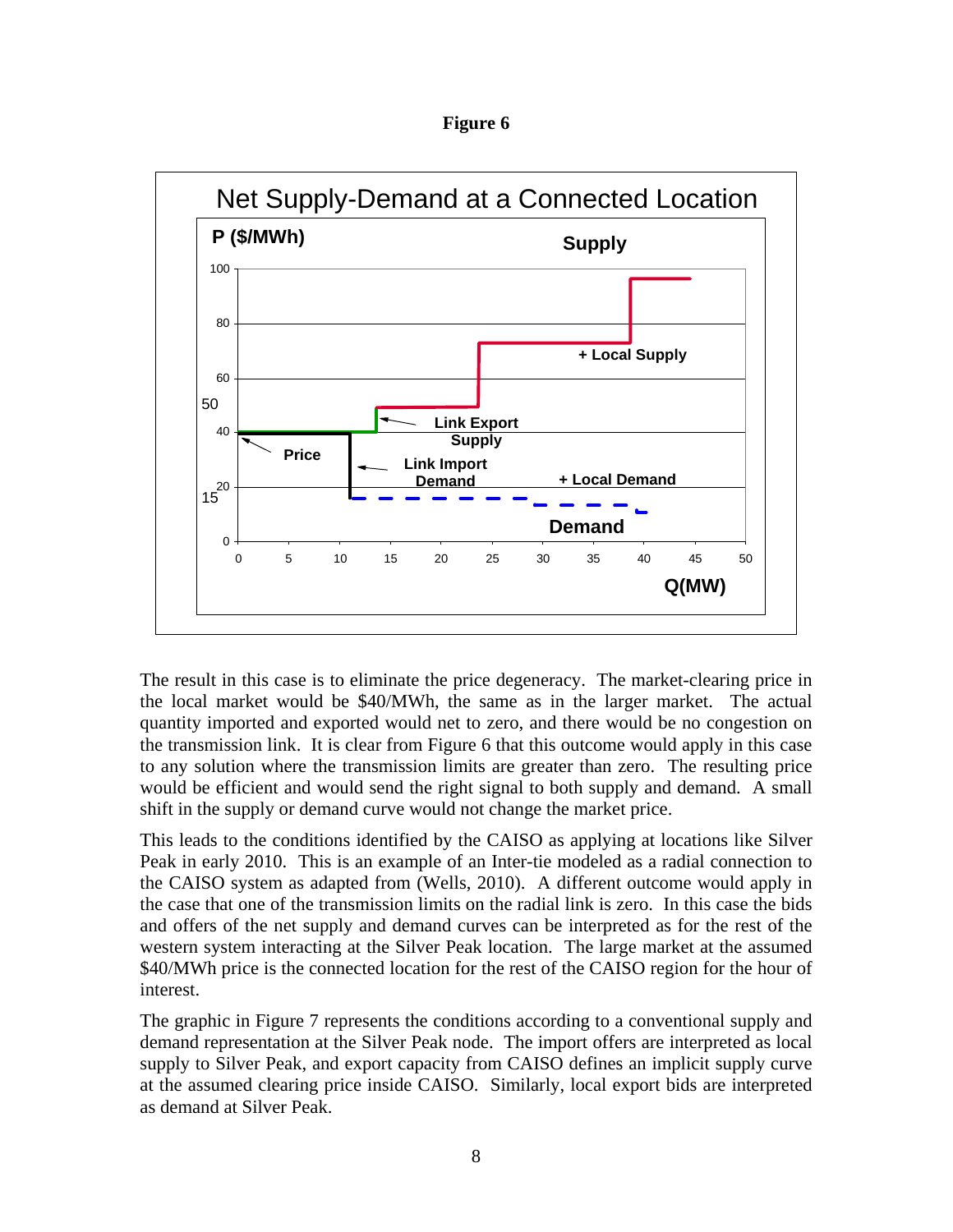

**Figure 7** 

The implicit export offers from CAISO are subject to a limit on transmission exports of 13 MW. Given these exports, the two supply curves add horizontally to define the total Silver Peak supply curve.

In this case, the constraint on imports into CAISO is zero. Hence, there is no addition to the local Silver Peak demand. As shown in Figure 7, the implied aggregate supply and demand curves intersect at zero quantity. As examined before in Figure 2 and Figure 4, the result is a degenerate case defined by an overlap of vertical segments on the supply and demand curves. This yields a degenerate price range. With imports limited to zero in Figure 7, the price range is between \$15 and \$40/MWh. Anything above the lower end of \$15 sends the wrong signal to incremental local suppliers who were not offering into the dispatch. Anything below the upper end of \$40 sends the wrong signal to incremental local loads who had not already bid into the dispatch. But any price within the range of \$15 to \$40/MWh would be market-clearing for the indicated supply and demand curves.

Price degeneracy in Figure 7 arises because of vertical segment overlap of supply and demand, as in Figure 2, which produces the gap between the net supply and demand curves like those in Figure 4. In this case, in order to preserve this gap in the case of connection through a radial transmission link, it is necessary that either the export or import link be constrained to zero. If the export link is limited to zero, then the degenerate price range would be from \$40 to \$50/MWh. In Figure 7, with the import link constrained to zero, the degenerate price range is from \$15 to \$40/MWh.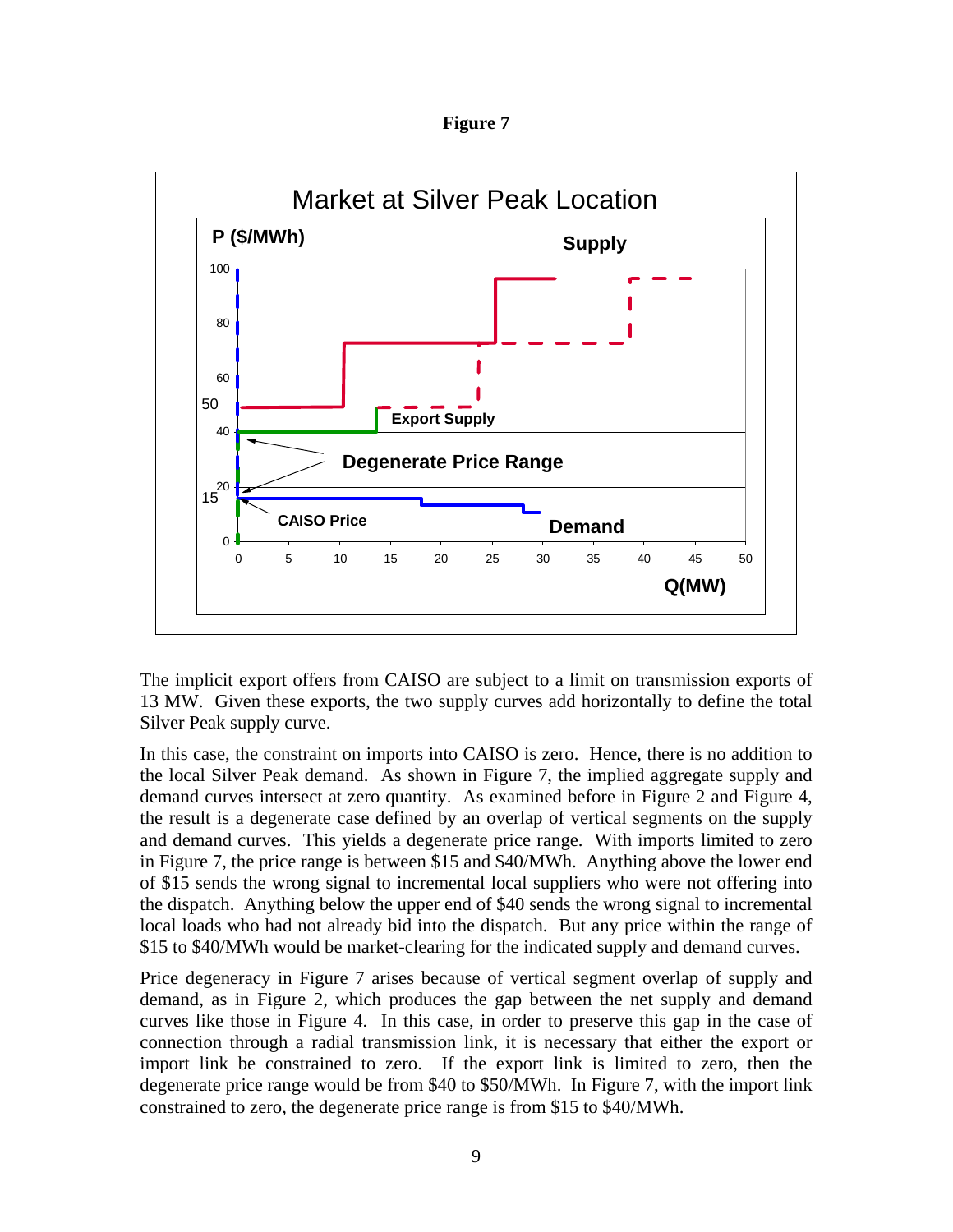The presumed example deals with a realistic case with a radial line, and illustrates the elements and some of the consequences of degeneracy in determining a market-clearing price. Although the analysis of a realistic network with loop flows and more complicated interactions across locations cannot be summarized in such a simple supply-demand graphic, the basic conclusion generalize to the broader case. In general, the locational shadow price for net input to the grid defines a support to the economic dispatch solution. The total benefit function may include a "corner" at this solution, where the slope in one direction is different than the slope in the other direction. This characterizes multiple solutions for the prices and the knife-edge property of these solution in the presence of step function offers and bids (Geoffrion, 1971). They are many circumstances that could give rise to a degenerate solution with the associated ambiguity and discontinuity in market-clearing prices. This degeneracy could occur whenever a new constraint becomes binding in the economic dispatch. Since there are many possible constraints and combinations of constraints, there are many conditions where price degeneracy would appear.

Any degenerate price solution is a support for the economic dispatch solution as defined by the available bids and offers. But as for signaling for other schedules not represented in the bids and offers, in the degenerate price case there is no good answer. Any price in the range is an efficient price that supports the solution. But as a signal to the market, any single price selected is wrong as the signal for someone external to the bids and offers considered in the dispatch.

One alternative available to market participants would be to provide incremental bids and offers that might affect the price but not the dispatch. This too would require a principle to distinguish efficient offers from uneconomic offers. This is an important topic related to the treatment of bilateral schedules, which are the focus here.

If the degenerate price range is small, then the occasional wrong signal for bitaleral schedules may not be a serious policy problem. But when the price gap is material, as in the illustrative CAISO example, there is no market-clearing price that provides the right information for bilateral schedules.

In the event of the particular case in Figure 7, the CAISO dispatch apparently would select the lower end of this range as the CAISO price at Silver Peak (Wells, 2010). This locational price determined for Silver Peak, coupled with the market-clearing price at \$40/MWh for the CAISO connection, would yield a price difference of \$25/MWh between the two locations. This meant that the implied transmission cost from Silver Peak to CAISO was \$25/WMh. This would apply to no flows because there was no import capacity. Similarly, the implied transmission cost between CAISO and Silver Peak would be -\$25/MWh. This too would apply to no export flows in the economic dispatch.

This choice of price for Silver Peak has important implications. If all the supply and demand were included, then this market-clearing price supported the economic dispatch. Any price in the degenerate range would not change the optimality of the dispatch solution.

However, this implicit assumption that all possible bids and offers are included is important. As described above, the CAISO price would signal that any demand valued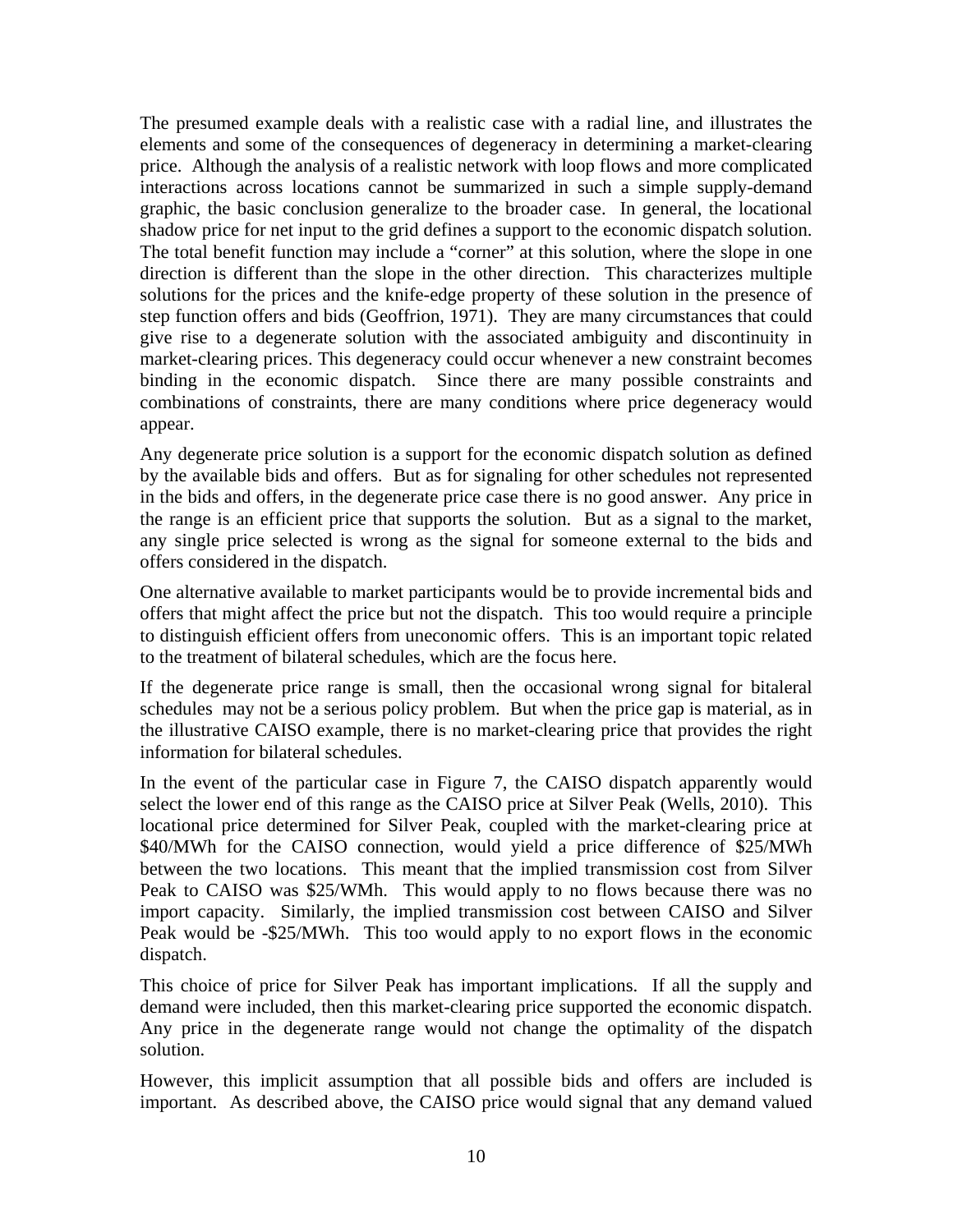above \$15/MWh would be economic and should be supplied. However, supplying any demand valued less than \$40/MWh would not be efficient. This would be apparent if a market participant submitted a small bilateral schedule for exports from the CAISO. The result, illustrated in Figure 8 would be to shift the implied demand curve, remove the price degeneracy and change the market-clearing price to \$40/MWh. If the export was actually worth less than \$40/MWh, it would be inefficient, despite the putative marketclearing price signal of \$15/MWh. Because of the knife edge condition of the price degeneracy, this would occur for even the smallest possible export schedule.



#### **Figure 8**

The CASIO example extends to consider a schedule of 4 MW of exports. This case in Figure 8 does not have a degenerate price range. The price at Silver Peak would be the same as the CAISO internal price of \$40/MWh.

The importance of even a small import capacity appears in Figure 9. This creates a small implicit demand block at the CAISO internal price, and shifts the net demand curve at Silver Peak. With the small import capacity, the vertical step of the implied demand curve would not overlap with the supply offers. The result would eliminate the range of price degeneracy and would produce a market-clearing price of \$40/MWh. There would be no congestion implied between Silver Peak and CAISO.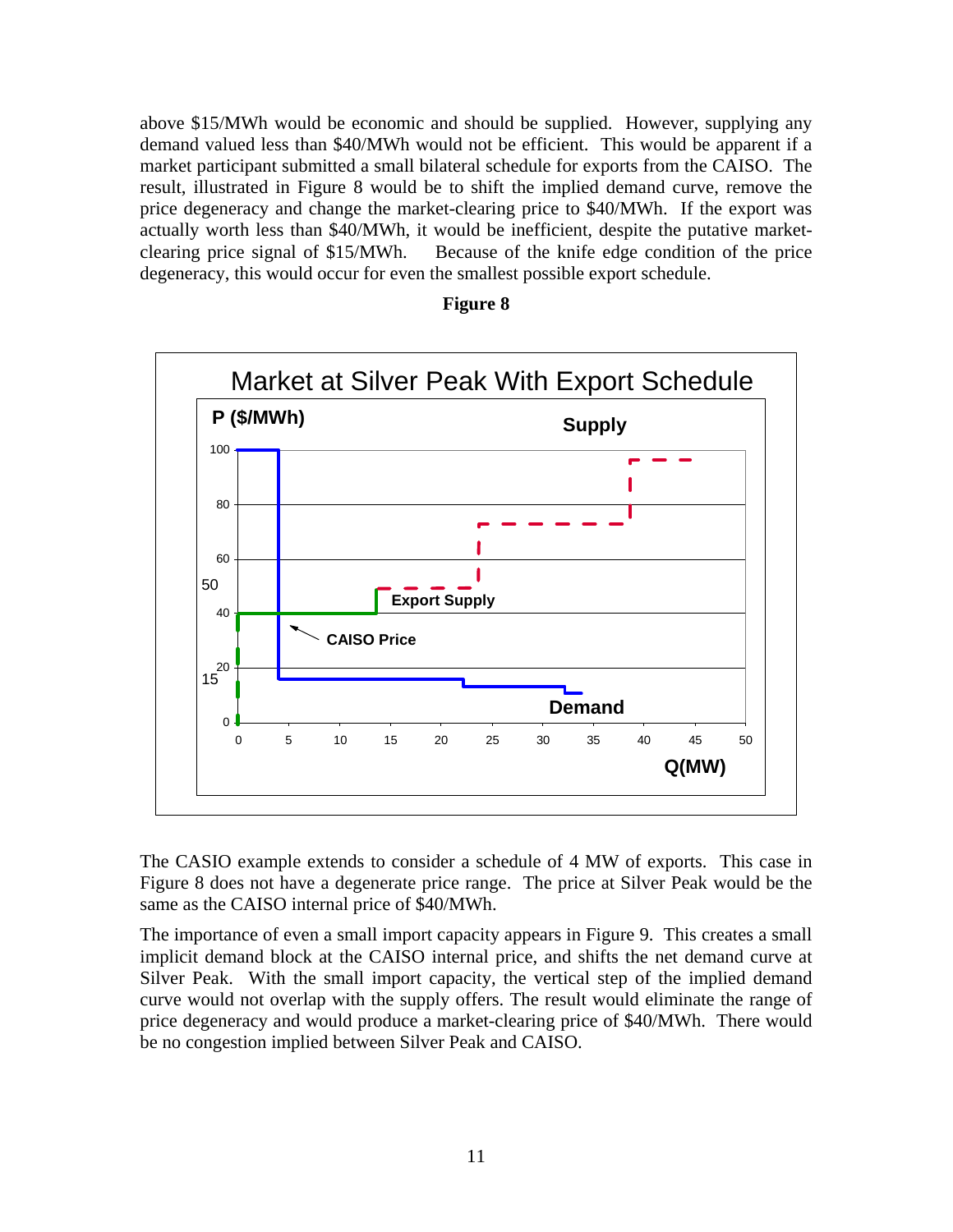| 19111<br>г |  |
|------------|--|
|------------|--|



The comparison of examples in Figure 7 and Figure 9 illustrates the knife-edge characteristic of prices in the degenerate case. A small change in the supply and demand conditions can have a large change in the market-clearing price. The conditions in the example emphasize a particular case, with the overlap of supply offers and demand bids on a radial connection. But the problem of degenerate pricing solutions appears in other circumstances, such as when a new transmission constraint is just binding and system congestion produces a jump in locational prices.

These circumstances may not appear too often, and may not always be important when they do occur. However, the potential is always there and the network interactions can make the conditions difficult to anticipate and even harder to subject to an ad hoc fix. The existence of degenerate pricing in optimization problems like economic dispatch is "a feature, not a bug."

The challenge is to apply market policies that recognize the impact of degenerate prices and treat the consequences accordingly.

# **Financial Transmission Rights**

Financial transmission rights are special contractual instruments administered by system operators. For the sake of this exposition, ignore the effects of marginal losses and focus on the costs of system congestion. For bid-based, security-constrained economic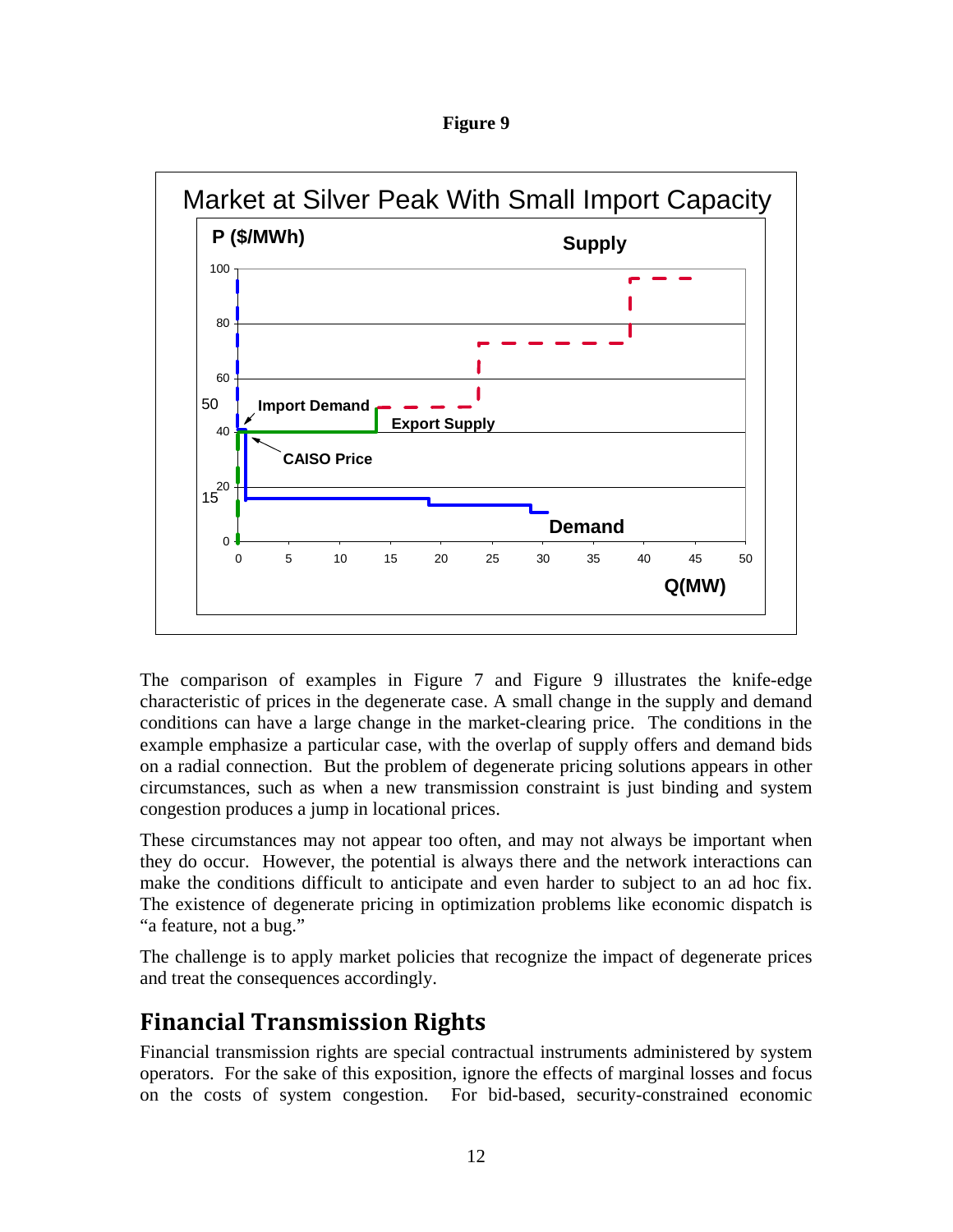dispatch, the associated locational marginal prices capture the marginal cost of increments in load and generation. Importantly, the difference in the locational prices captures the marginal cost of an increment of transmission between the locations. If bilateral schedules between locations are charged for the difference in the locational prices, and net supply and demand imbalances at each location are settled at the locational prices, then we have an internally consistent and efficient market-based design for a competitive electricity market.

The financial transmission right is to collect (or pay) the difference in the locational prices. From the perspective of a generator, the cost of delivering to a load is the cost of generation plus the cost of transmission charged at the difference in the locational prices. This spot market delivered price can be highly volatile, which would seem to prohibit long-term contracts at a fixed price to the load. However, with the financial transmission right, the holder recoups the spot-market locational difference in prices and the cost of delivery is the cost of generation plus the cost of acquiring the financial transmission right.

This same economic solution would be achieved if there were a way to define and guarantee the generator a physical right to transmit the power to the load. And for those unfamiliar with the inherent characteristics of electrical networks, there is often an implicit or explicit assumption that such physical rights could be defined and enforced in a way that would ensure that the market would find an efficient solution. However, as has been established by theory and reinforced by harsh experience, there is no such workable system of physical transmission rights (Hogan, 2002).

Hence, the existence of financial transmission rights solves a central problem in electricity market design. These are special financial contracts. The purpose was closely connected to the idea of point-to-point transmission capacity rights, with the alternatives of financial payment or scheduling a power flow (Harvey, Hogan, & Pope, 1997). In defining financial transmission rights, the choice was explicit: "A transmission capacity right is defined as the right to put power in one bus and take out the same amount of power at another bus in the network. We assume that the simultaneous use of all the allocated rights is feasible. However, in the contract network, we amend the definition of a capacity right to allow for either specific performance or receipt of an equivalent rental payment. … In effect, the holders of long-term transmission rights are deemed to have acquired the right to use the system and ex post pay only the short-run cost of losses or to receive a rental payment for use of their rights by others." (Hogan, 1992, p. 234)

One important feature is that the system operator can utilize the fact that the net revenues from the spot market will be sufficient to fund the collection of financial transmission rights as long as the rights themselves are simultaneously feasible for the existing grid. Furthermore, the simultaneous feasibility condition provides a natural mechanism for increasing or decreasing the availability of the financial contracts when the grid changes through investment or retirement.

Although they are financial contracts, these financial transmission rights have unusual and intimate connections to the physical market. The allocation of financial transmission rights need not change with the physical dispatch, but the aggregate set of rights is limited by the aggregate capacity of the grid and the simultaneous feasibility condition.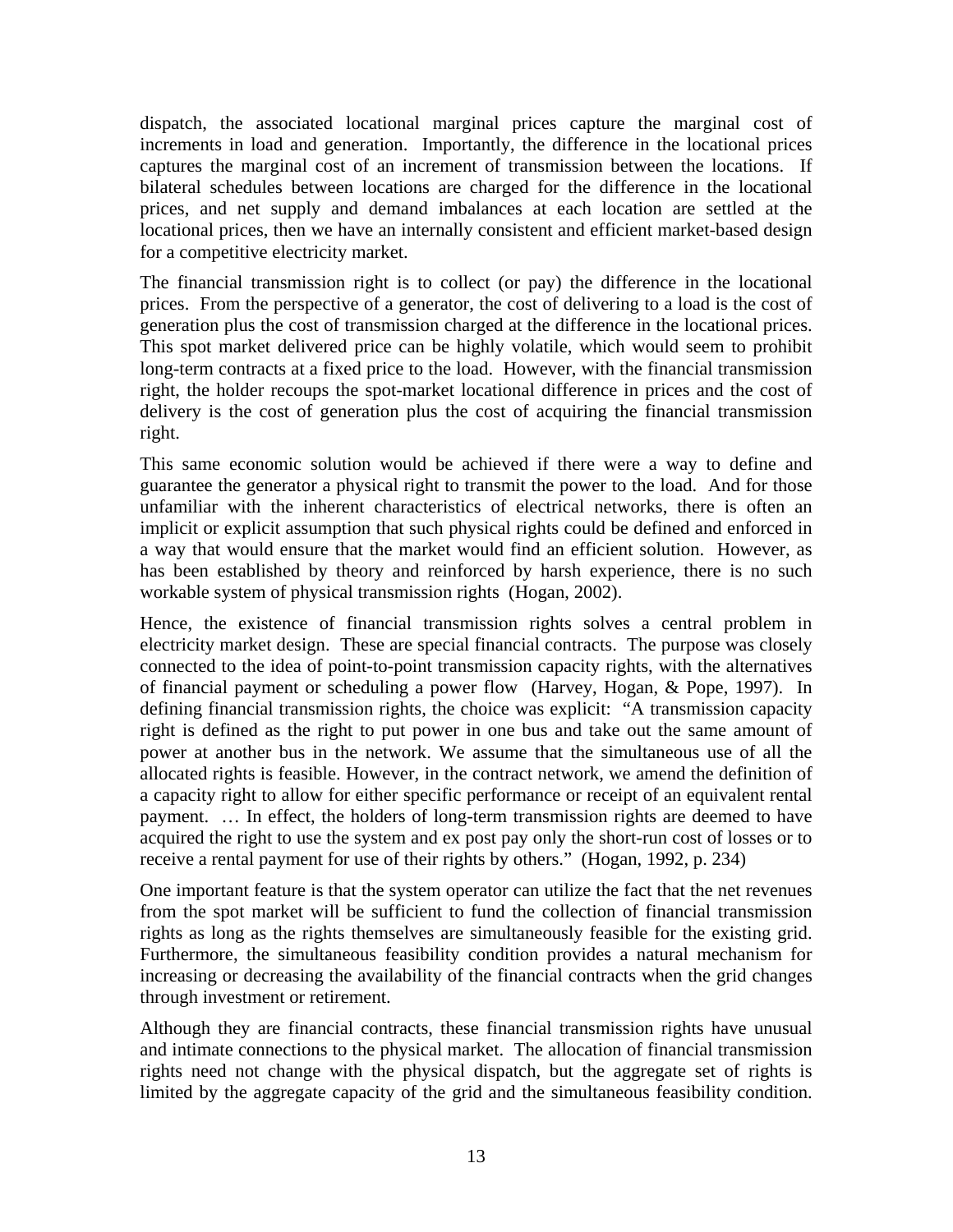Furthermore, a fundamental purpose of the financial transmission rights is to allow them to be matched with physical transactions for those market participants that want long term contacts that fix the price of delivered power. As with any financial instruments, there are myriad other uses of financial transmission rights as hedges or speculative transactions in a broader portfolio. However, the special characteristics of financial transmission rights in the electricity market make them unusual, or even unique. Anything that upsets these key properties would create an existential threat to efficient electricity markets.

### **Market Response, Degenerate Prices and Price Manipulation**

The conventional analysis of the idealized market in Figure 1 highlights the efficiency of market-clearing prices in supporting the economic dispatch. Price-taking market participants would have no incentive to deviate from the economic dispatch. The pricetaking assumption is an idealized case of the perfectly competitive market. In reality, every transaction can have some effect on market-clearing prices. The realistic goal, therefore, is to have a workably competitive market where market participants act as though they are approximately price-takers.

In many circumstance, the workably competitive market appellation is acceptable because market participants with relatively small individual transactions have relatively small impacts on market-clearing prices. Any deviation from the price-taking assumption is minimal and has such a small effect on the market that it does not rise to the level of a policy problem.

Another indication of a workably competitive market would apply whenever predicting the magnitude of a change in prices is so difficult that market participants cannot consistently profit from exploiting behavior that deviates from the price-taking assumption. This too would not rise to the level of a policy problem.

A defining characteristic of both interpretations of a workably competitive market is found in the evaluation of an efficient transaction at the market-clearing price. The standard is that the transaction should be profitable, or at least not loss making, on a stand-alone basis at the market-clearing price. Practical application would require some judgment about the size of the incremental transaction, how to treat fixed overhead costs, how to account for any risk premium, and so on. But the stand-alone profitability test for an incremental transaction is a natural benchmark. Transactions which are uneconomic on a stand-alone basis are not efficient but might be used to affect prices and earn greater profits on other transactions. This is the case of price manipulation. But transactions which are not loss making are efficient, and the impacts on market-clearing prices are consistent with an efficient market outcome.

The most common example of the theory of price manipulation serves to illustrate application of the stand-alone profitability test. The problem arises in the case of a generator that both has and exercises market power. The stylized example in Figure 10 includes a market demand curve and the marginal cost (MC) curve for the generator. If the generator is a price taker, then the equilibrium solution that clears the market is at price  $p_c$  and at quantity  $q_c$ . This is the competitive equilibrium.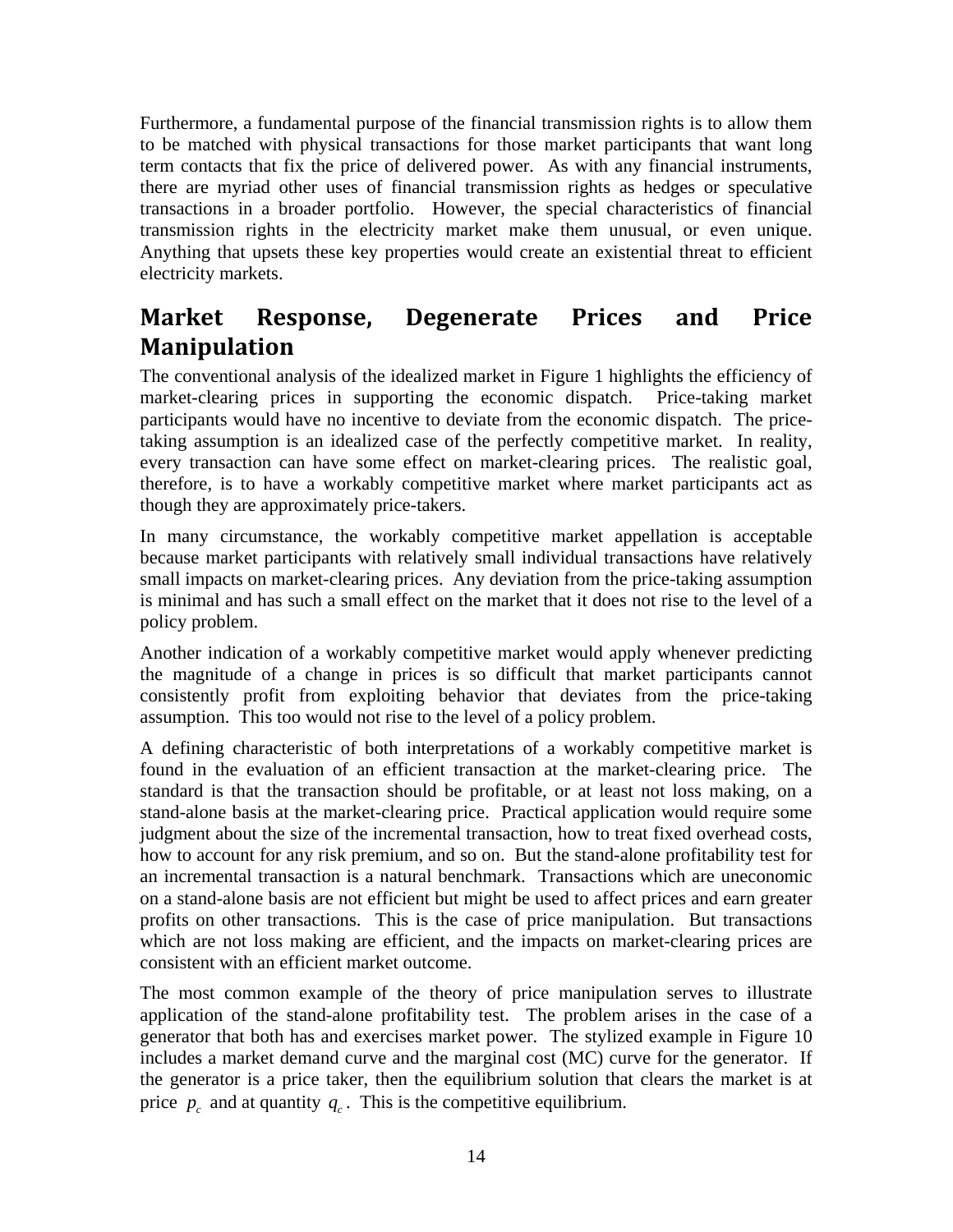



The generator with market power recognizes that by making offers above its marginal cost the market price will be raised to  $p_m$  and the quantity reduced to  $q_m$ , the monopoly solution. This is an example of economic withholding. Given the monopoly price, the generator is losing money on the quantity  $q_c - q_m$  that is withheld from the market. The higher price for the quantity actually supplied raises price and adds to profits on the monopoly sales more than the losses on the quantity withheld. But the withheld supply fails the stand-alone profitability test. If prices were taken as given at  $p_m$  it would be profitable to produce up to the full capacity limit. Exercising generator market power by withholding supply is an example of price manipulation.

Similarly, if market price was  $p_c$  and the generator did produce at  $q_c$ , then there would be no withholding. Taking the price as  $p_c$ , the maximum profitable production quantity is  $q_c$ . Given the price  $p_c$ , generator production at  $q_c$  would pass the stand-alone profitability test. There are many variants of this analysis, to include the application to buyer withholding which can be subject to a symmetric analysis (Hogan, 2011). A common feature is that market transactions that are economically efficient pass the standalone profitability test. Such a transaction does not implicate price manipulation even if the transaction has an impact on prices.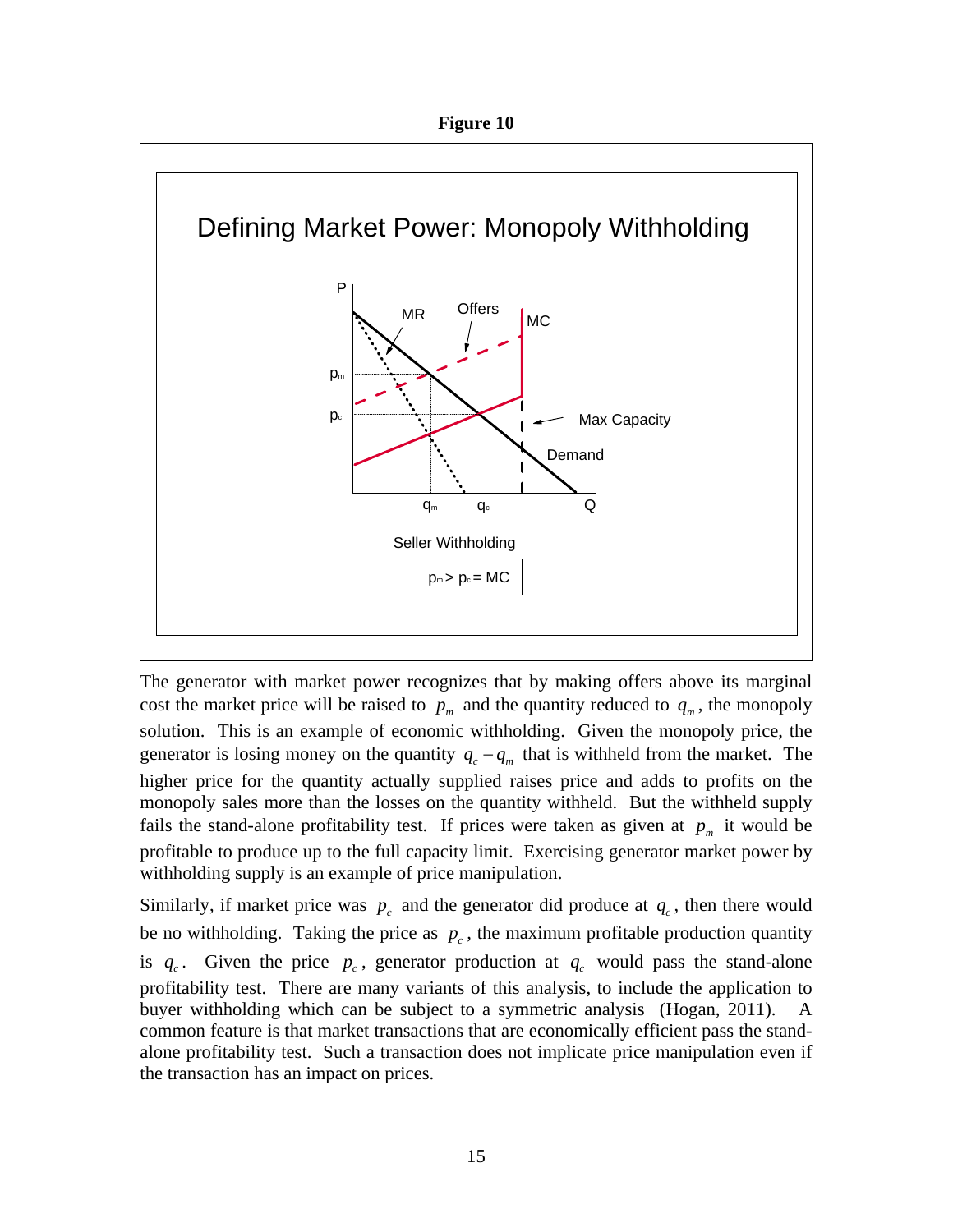This "stand alone" standard of not making losses at market-clearing prices is clear in principle, as long as there is a unique market-clearing price. In the case of degenerate prices a complication arises in defining and determining the associated market-clearing prices, and in distinguishing economic transactions from price manipulation.

In the real dispatch, one of the requirements for a degenerate pricing solution would be to know about bids and offers which were "close" to the solution but not part of the economic dispatch. While the system operator may have this information, this requirement presents a substantial informational hurdle for a market participant. The complexity of the problem of recognizing and predicting the behavior of degenerate prices may itself make the market workably competitive.

Market participants will anticipate and react to market prices expected absent their transactions. If the market participant is acting as a price-taker, then the transaction should meet the stand-alone non-negative profitability test. Of course, in the degenerate case, implementation of the transaction could materially affect the market-clearing price. The stand-alone transaction might be profitable at one degenerate price (ex ante) and unprofitable at another equally degenerate price (ex post).

A claim of price manipulation inherently entails a claim that the ex post price with the transaction differs materially from the ex ante price without the transaction. The analysis and treatment of the different prices over the degenerate range presents a central difficulty in defining and interpreting price manipulation.

In practice, the only price immediately observed is the ex post price, which in the degenerate case is not easy to forecast in advance. Determining the but-for ex-ante price requires a calculation by the system operator, the only entity with the necessary information about the dispatch and other offers. Given the informational burden for market participants, a plausible principle would be to place the burden of proof on the system operator and market monitor making any claim of price manipulation. A workable principle that falls out of the analysis here would be to require violation of the stand-alone test for all prices in the degenerate range in order to conclude that the transaction was not economic. In other words, if there is any price in the degenerate range for which the transaction would meet the stand alone test of non-negative profits at that price, then the presumption would apply that the transaction was efficient and not incurred solely because of the effect on prices. Transactions which failed this test would be considered for further analysis of evidence of prohibited price manipulation.

This would extend the stand-alone test in the case of unique prices to the more ambiguous case of degenerate prices. The burden of recalculation of but-for prices would fall on the system operator, who has the necessary information, and not on the market participant, who does not have the necessary information.

This test for the full range of degenerate prices has an important property. It is the only stand-alone pricing test that would avoid another unintended complication. If there is any degenerate price for which the transaction would be economic, at this price failing to enter into the transaction would require the market participant to withhold, appearing to lose money, in order to manipulate prices. In application, therefore, any other standalone profitability rule in the degenerate case would appear to prescribe behavior which is prohibited.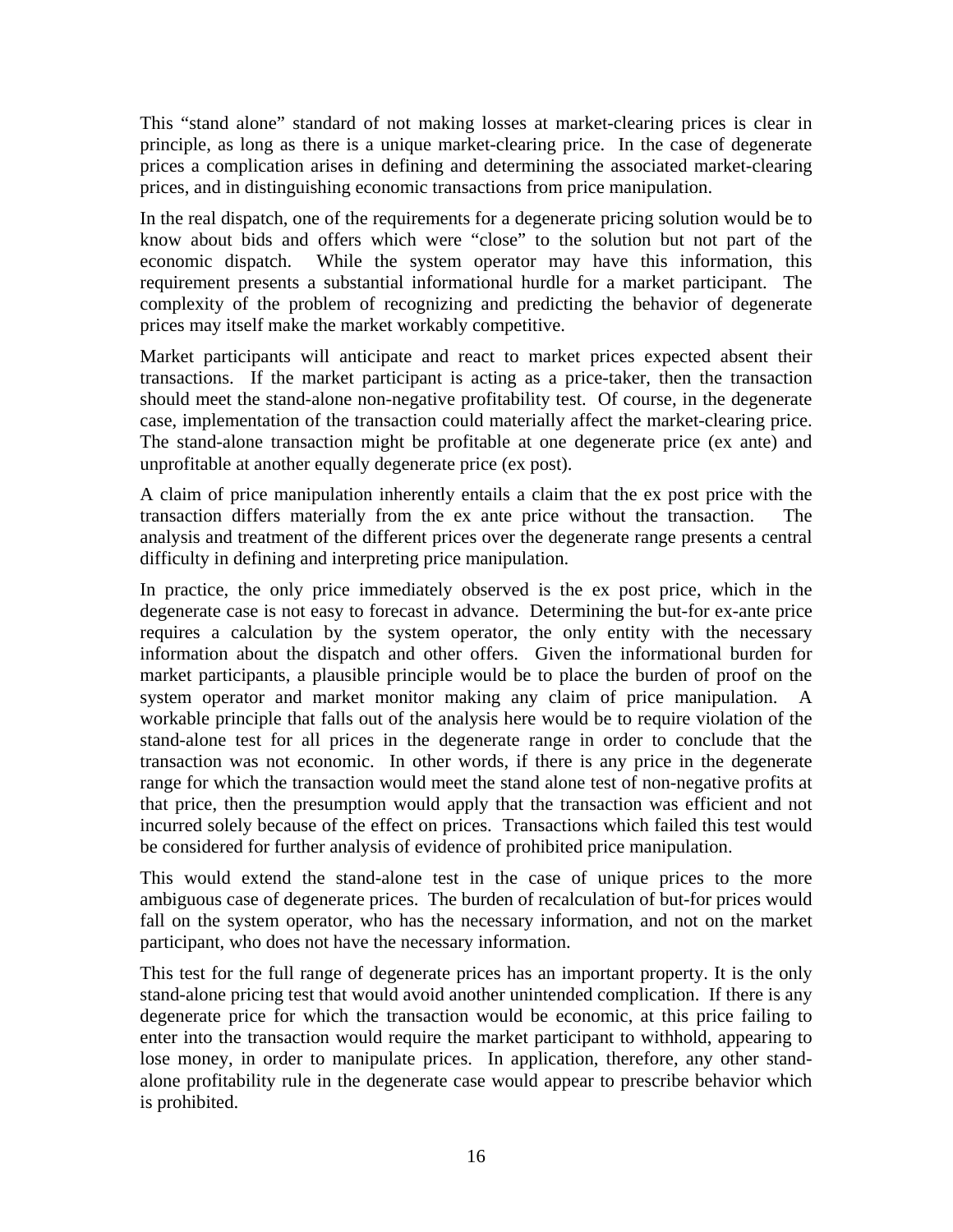By symmetry, the same full range of degenerate price tests should apply for evaluating transactions which were not undertaken. In other words, a necessary condition for judging a transaction that did not occur as possibly economic withholding would be that the transaction would appear profitable on a stand-alone basis for all prices in the degenerate price range. Call this the generalized stand-alone test. In short, whenever the economics of the transaction would be ambiguous over the degenerate price range, the benefit of the doubt would rest with the market participant.

An added advantage of this generalized stand-alone test is that it does not create any further complications in the consideration of the interactions with other contracts, such as with financial transmission rights. To see the problem, consider again the example in Figure 7 and Figure 8. In Figure 7, the congestion component is \$25/MWh in the import direction. Any export schedule with a net cost less than \$25/MWh would appear profitable. This would be true independent of any holdings of financial transmission rights. If the market participant also held 4MW of financial transmission rights in the export direction, the aggregate profitability would be reduced, but the transaction would still be profitable. However, the market participant would be able to hedge a 4 MW physical transaction. If the transaction did not change the market-clearing price, it would still be profitable. And if the transaction changed the market-clearing price for congestion, reducing it to zero in Figure 8, the price change on the transaction would be exactly offset by the price change in the hedging financial transmission right. There would be no change in the overall profitability of the stand-alone transaction coupled with the matching financial transmission right.

Since a purpose of the financial transmission right is to substitute for the unavailable physical transmission rights and provide just such hedges, this would not be price manipulation. Hence, using any test for the degenerate price case other than the generalized stand-alone test described here would appear to require distinguishing and incorporating the impacts on financial transmission rights or other less perfect financial hedges. But with the requirement of the generalized stand-alone test to apply the analysis to all the degenerate price cases, it is not necessary to entangle the price manipulation test with the inclusion of some financial contracts and exclusion of others.

Most importantly for the broader market, the generalized stand-alone profitability test would not create the perverse incentive to avoid using financial transmission rights as hedges. Otherwise, if ownership of financial transmission rights created a price manipulation exposure merely because decisions in the physical market always have some impacts on prices that affect financial transmission rights, the fundamental design of electricity markets would unravel.

The generalized stand-alone profitability test is clearest if we ignore the interaction with other financial contracts. However, in practice, if there is matching and perfectly complementary financial hedge, then the stand-alone transaction is profitable at some price in the degenerate range only if the combined transaction and complementary hedge would not be net loss making, compared to no transaction, for any price in the range. The condition applies in the example case of financial transmission rights and radial lines. Across the range of degenerate prices the change in the physical price is matched perfectly with the opposite change in the value of the financial transmission right. The profitability of the combined transaction would be the same over the full range of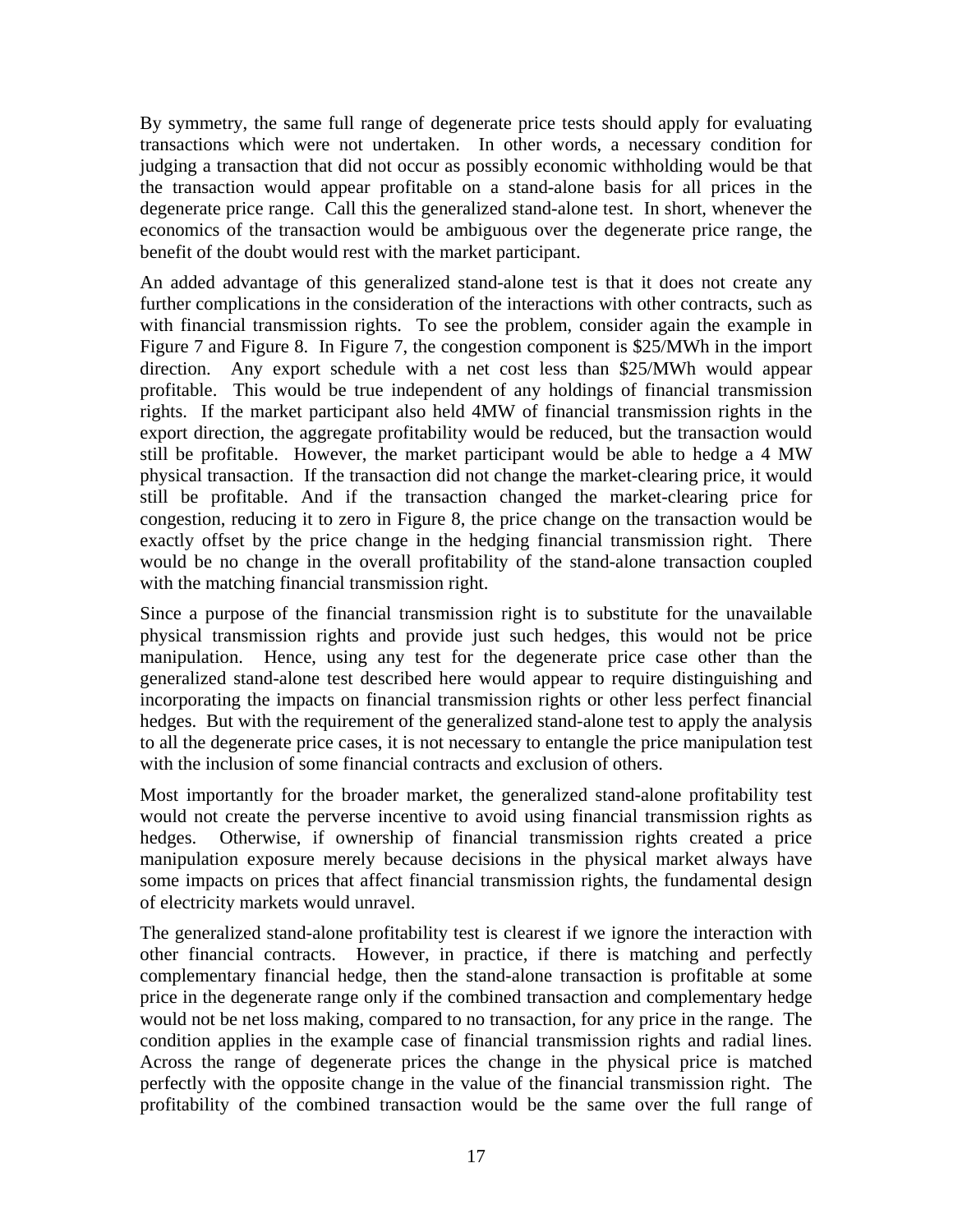degenerate prices. Hence, the change in profitability of the combined transaction would be zero over the whole range of degenerate prices.

# **Principled Policy**

 $\overline{a}$ 

Any principled policy for characterizing price manipulation in organized electricity markets must include a stand-alone profitability test. The mere fact that a physical transaction can affect prices to some degree, and thereby influence the prices of related financial contracts, cannot be a *per se* definition of price manipulation. Virtually every physical transaction has some impact on prices. And successful electricity market design requires an integration of financial contracts to hedge volatile electricity prices. If holding a financial contract that benefits from the price impact of a physical transaction were to be deemed all that is required to establish price manipulation, then the entire foundation of efficient electricity market design would be destroyed with one stroke.

This cannot be the intent or consequence of a rational policy to support efficient market design and deal with the problem of price manipulation. The solution is, has been, and should be an application of a stand-alone profitability test. For example, in the DC Energy versus HQ Energy case the Federal Energy Regulatory Commission found that:

"…HQ Energy did not use a combination of market power and trading activity to act against its economic interest in one market in order to benefit its position in another market by artificially moving the market price. There is no evidence that HQ Energy acted against its economic interest in any market. Rather, the facts of this case show that HQ Energy made price-taker bids and used [Transmission Congestion Contracts] to hedge congestion risk in a manner explicitly contemplated by the  $Common<sup>1</sup>$ 

If the transaction is economic on a stand-alone basis, then it is consistent with a workably competitive market and there is no need to consider the impact on other financial contracts, large or small.

The outline of a principled policy extends the conventional stand-alone non-negative profitably test, with a unique market-clearing price, to the ambiguous case of degenerate prices. The generalized stand-alone profitability test would require demonstration of stand-alone losses for the transaction at all the possible prices in the degenerate price range in order to deem the action as "against economic interest." This would be a necessary but not sufficient test of price manipulation, requiring additional evidence of profits on other transactions as a result of the changes in market-clearing prices, persistence in the behavior and evidence of intent and ability to manipulate the complicated market in a sustained and profitable fashion. The generalized test would not require any consideration of other transactions or financial contracts. The generalized test would not require market participants to withhold otherwise apparently profitable transactions in order to maintain prices. The generalized test leaves the burden of

<sup>1</sup> *DC Energy, LLC v. H.Q. Energy Servs. (U.S.), Inc.*, 124 FERC ¶ 61,295 at 22 (2008) [footnote in original omitted]. Transmission Congestion Contract is another term for Financial Transmission Right.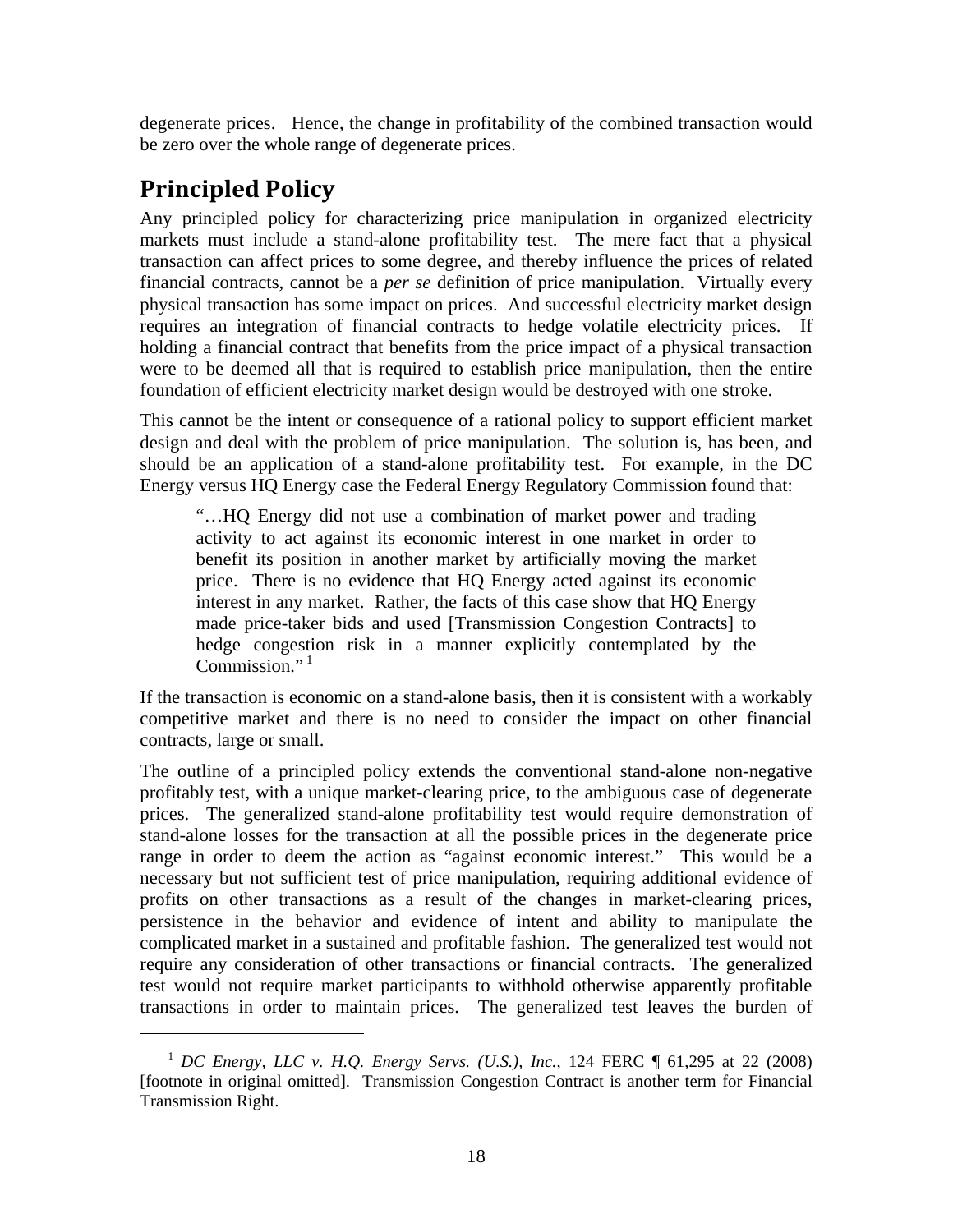calculating alternative prices with the system operator who is the only entity with all the relevant information. The generalized test would not create any new unintended consequences from incentives to avoid financial transmission rights that serve such an essential purpose for efficient electricity markets.

# **Conclusion**

Multiple market-clearing prices arise from degenerate pricing conditions that can occur in electricity markets under economic dispatch. In some instances, small changes in bilateral schedules can produce large changes in prices. These prices affect the value of associated financial transmission rights. A market-monitoring policy requires distinguishing transactions that are consistent with workably competitive markets from transactions that serve no economic purpose other than to manipulate prices and profit from other financial contracts. A natural test is stand-alone profitability of the transaction. Generalizing this standard to the degenerate conditions that give rise to multiple market-clearing prices provides a principled solution that is consistent with the market design without undermining the market-design foundations that integrate economic dispatch, locational prices and financial transmission rights.

# **References**

- CAISO. (2011). Fifth Replacement FERC Electric Tariff. California Independent System Operator. Retrieved from http://www.caiso.com/Documents/CombinedPDFDocument-FifthReplacementCAISOTariff.pdf
- Geoffrion, A. M. (1971). Duality in nonlinear programming: a simplified applicationsoriented development. *SIAM Review*, *13*(1), 1–37. JSTOR. Retrieved from http://www.jstor.org/stable/10.2307/2028848
- Harvey, S. M., Hogan, W. W., & Pope, S. L. (1997). Transmission Capacity Reservations and Transmission Congestion Contracts. Center for Business and Government, Harvard University. Retrieved from http://www.ksg.harvard.edu/people/whogan/tccoptr3.pdf
- Hogan, W. W. (1992). Contract networks for electric power transmission. *Journal of Regulatory Economics*, *4*(3), 211–242. Springer. Retrieved from http://www.springerlink.com/index/wh70283126518105.pdf
- Hogan, W. W. (2002). Electricity market restructuring: reforms of reforms. *Journal of Regulatory Economics*, *21*(1), 103–132. Springer. Retrieved from http://www.springerlink.com/index/M488771227KN3R02.pdf
- Hogan, W. W. (2010). Electricity Wholesale Market Design in a Low-Carbon Future. In B. Moselle, J. Padilla, & R. Schmalensee (Eds.), *Harnessing Renewable Energy in Electric Power* (pp. 113-136). Washington, DC: RFF Press. Retrieved from http://books.google.com/books?hl=en&lr=&id=KHJIC6JdZXIC&oi=